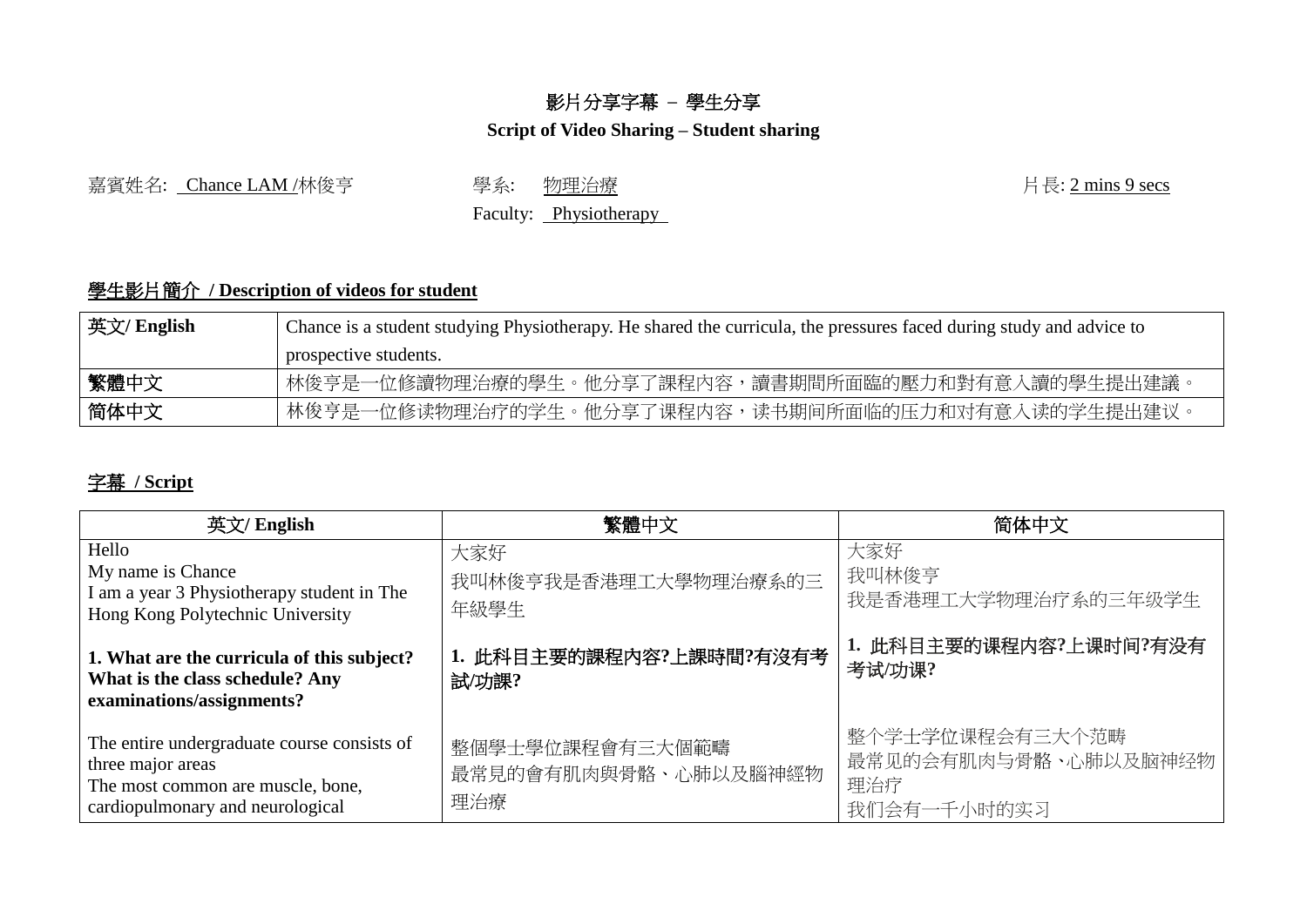| 英文/ English                                                                                                                                                                                                                                                                                                                                                                                                                                                                                                                                                                                                                         | 繁體中文                                                                                                                                                                                        | 简体中文                                                                                                                                                                                        |
|-------------------------------------------------------------------------------------------------------------------------------------------------------------------------------------------------------------------------------------------------------------------------------------------------------------------------------------------------------------------------------------------------------------------------------------------------------------------------------------------------------------------------------------------------------------------------------------------------------------------------------------|---------------------------------------------------------------------------------------------------------------------------------------------------------------------------------------------|---------------------------------------------------------------------------------------------------------------------------------------------------------------------------------------------|
| physiotherapy<br>We will have a thousand hours of internship<br>I take the first semester of Year 3students as<br>an example<br>We take five subjects<br>Each subject will have two hours of lectures<br>every week<br>And there will be a four-hour experiment<br>lesson                                                                                                                                                                                                                                                                                                                                                           | 我們會有一千小時的實習<br>我以三年級學生的第一學期為例<br>我們需要修讀五科<br>每星期各科都會有兩個小時的講座<br>以及會有四小時的實驗課堂                                                                                                                | 我以三年级学生的第一学期为例<br>我们需要修读五科<br>每星期各科都会有两个小时的讲座<br>以及会有四小时的实验课堂                                                                                                                               |
| 2. Have you encountered any challenges<br>and how have you overcome them when<br>you are studying?<br>There must be a lot of difficulties and<br>pressure<br>Because the duration of lessons is very long<br>And there is a large amount of content to be<br>learned<br>I also need to be self-disciplined to review<br>academic content outside class<br>Because there are a lot of exams and<br>assignments<br>How to deal with these pressures<br>Frist of all, we must adjust our mindset<br>For example, remind yourself of the purpose<br>of acquiring this knowledge<br>Not for exams, but to help patients in the<br>future | 2. 在讀書期間有沒有面臨過哪些壓力或困境?<br>你會如何應對?<br>困難和壓力必定是多的<br>因為上課時間很長<br>而且需要學習的知識很多<br>自己也需要在課外時間自律地溫習<br>因為有大量的考試及功課需要處理<br>怎樣去解決這些壓力呢<br>首先要調整心態<br>例如要知道自己學習這些知識的目的是甚麼<br>並不是為了考試<br>而是為了將來能幫助到病人 | 2. 在读书期间有没有面临过哪些压力或困境?<br>你会如何应对?<br>困难和压力必定是多的<br>因为上课时间很长<br>而且需要学习的知识很多<br>自己也需要在课外时间自律地温习<br>因为有大量的考试及功课需要处理<br>怎样去解决这些压力呢<br>首先要调整心态<br>例如要知道自己学习这些知识的目的是什么<br>并不是为了考试<br>而是为了将来能帮助到病人 |